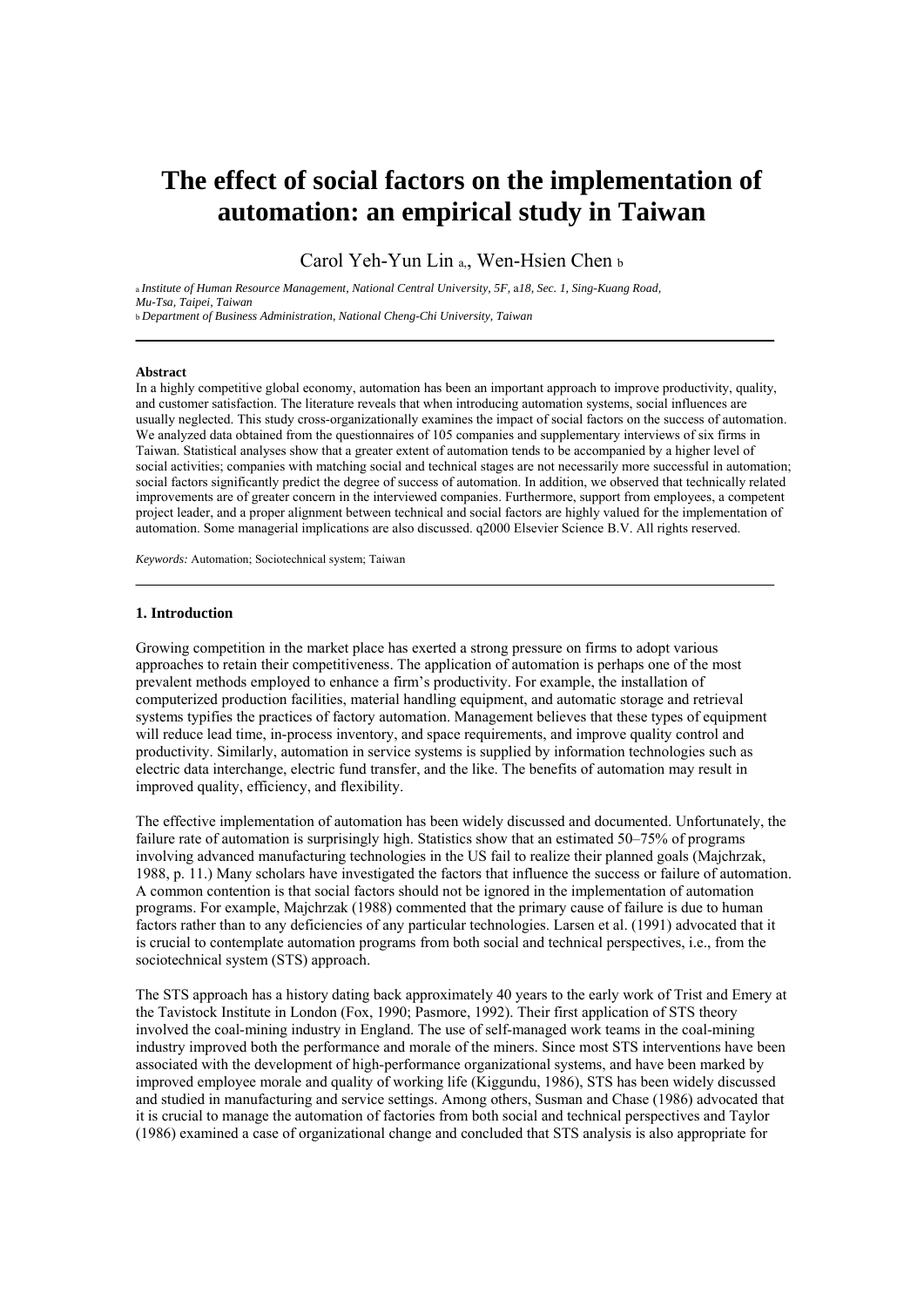white-collar service settings. With the advancement of new technologies and a rapidly changing environment, the interaction between technical and social systems becomes more and more complex. STS theorists propose that effective organizations are those which can achieve the 'joint optimization' of these two interdependent systems (Purser, 1992).

However, Maton (1988) pointed out that despite its clear attraction for both workers and managers as a humane way to increase efficiency, acceptance of STS in firms has been quite limited. He argued that this is mainly due to the conflict between the requirements of technological efficiency and the needs of workers. Therefore, an investigation of the compatibility between social and technical systems is helpful for the successful implementation of STS. Furthermore, although it has been deemed that the STS approach may facilitate the success of a given automation program, research has provided little empirical evidence concerning the effectiveness of STS (Shani and Elliott, 1989). Klein and Sorra (1996) reported a similar observation. Examining the effective implementation of innovation, they noted that although cross-organizational studies of the determinants of innovation adoption are abundant, cross-organizational studies of innovation implementation are extremely rare. Common empirical literature on the implementation of workplace innovations is dominated by single-site qualitative case studies. As a result, a cross-organizational examination of the effects of social factors may provide valuable information to enrich the STS theory.

The objective of this empirical study is to cross-organizationally investigate the effects of social factors on the implementation of automation. In so doing, we attempt to answer the following questions: (1) Do the relationships between the social and technical systems exert any effect on the successi of automation? (2) Do managerial practices exert any effect on the success of automation? (3) Does a company's characteristics influence the success of automation? In what follows, firstly, we review the relevant literature and propose three hypotheses to address our research questions. Secondly, we describe the research method. Thirdly, research results were presented. Finally, we conclude this paper with the discussions of our major observations, managerial implications, and suggestions for future research.

## **2. Related literature and research hypotheses**

In examining the implementation of automation, we mainly adopted the concept of STS theory, which advocates the joint consideration of social and technical factors when introducing new technologies into an organization. The theory explicitly considers organizations as consisting of two interdependent systems: a technical system and a social system. The technical system focuses on equipment and processes, while the social system emphasizes people and relationships (Shani et al., 1992).

# *2.1. The technical system*

The technical system of an organization consists of the tools, techniques, devices, artifacts, methods, configurations, procedures and special knowledge used by organizational members to acquire input and to transform input into output (Persico and McLean, 1994). The extent of automation of a given technical system is crucial to the productivity of an organization. A typical quantitative measure of the extent of automation is the percentage of automated equipment among the total number of machine tools (Nieva et al., 1982). A larger percentage indicates a higher extent of automation. The extent of an automated system can also be described qualitatively. Wall et al. (1987, p. 6) noted that the advanced manufacturing technology has evolved from the automation of individual machine tools, through integration among these machine tools, towards much higher level of integration involving large-scale monitoring and controlling systems(e.g., flexible manufacturing system(FMS) , computer-integrated manufacturing(CIM)). In the same vein, Cohen and Apte(1997, p. 20) proposed a hierarchical pyramid approach to CIM planning as described below:

At the bottom level, the firm must select individual machines and processes. The next highest level combines these pieces of equipment into automated workstations. Workstations, in turn, can be combined to form functionally oriented cells. Such cells require a high degree of coordination among multiple stations. Managerial issues concerning production scheduling and factor information management are prominent at the next level, which consists of groups of cells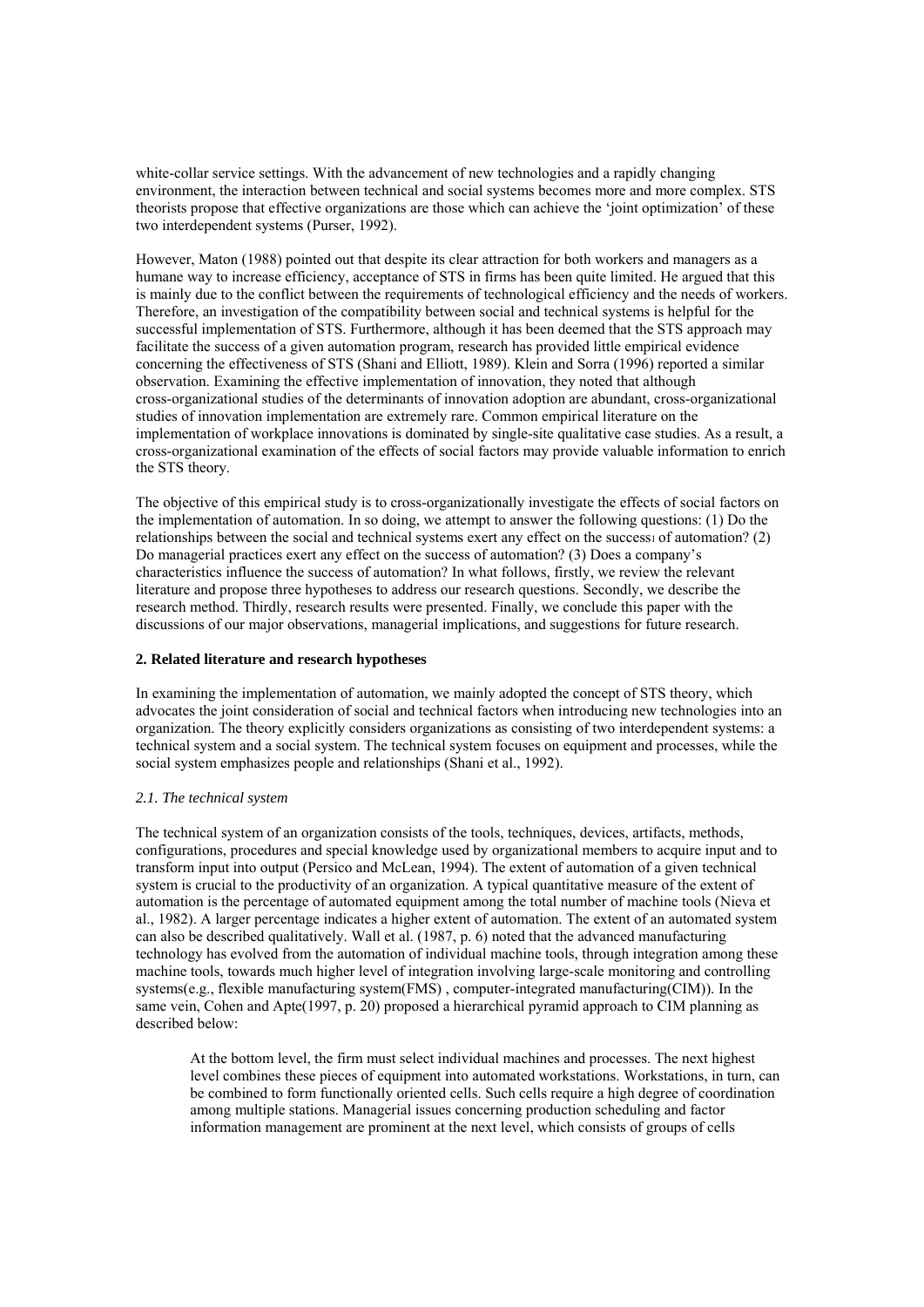organized into divisions or departments. Finally, at the peak of the pyramid, we have factory level view of the automated enterprise.

 $\frac{1}{1}$  'Success'' is a generic term in this context. It refers to the completion of an automation project on time and within the budget. It may also suggest that the performance of an automated system meets the expected standards and is accepted by the individuals concerned.

Based on the degree of complexity of technology, Lawrence(1984)proposed that there is a four-tier classification of automation for production processors. Similarly, Meredith and Hill(1987)proposed that an operations system could be classified into the following four levels to determine the extent of integration of automatic equipment: (1) stand-alone, e.g., independent machine tools; (2) cells, e.g., FMS; (3) linked islands, e.g., material requirement planning II(MRPII)and computer-aided design/computer-aided manufacturing(CAD/CAM); and (4) full integration, e.g., CIM. We noted that this classification, although being oriented to manufacturing systems, is also applicable to service systems. For example, stand-alone equipment may indicate word processors or printers that are running independently, linked islands may indicate point-of-sales system, which links inventory and sales systems. Given the nature of this classification, we note that stand-alone automatic equipment may have a local impact and leave the structure of the technical system largely intact. On the other end, the introduction of fully integrated automatic equipment may involve a complete transformation of the technical structure. The classification is helpful in investigating the effects of automation on the organization and will be used in this study.

#### *2.2. The social system*

The social system of an organization comprises ''the individuals who work in the organization and the total of their individual and social attributes'' (Shani et al., 1992). Specifically, a social system encompasses individuals' characteristics and relationships within and between groups. Individuals' characteristics are related to employees' aptitudes, skills, education, attitudes and beliefs. Relationships include lateral and vertical relationships between supervisors and subordinates.

Gerwin and Kolodny(1992, p. 157)noted that ''Early STS implementation concentrated on the shop floor work organization areas. Design issues have become more dominant in recent years as organizational issues have moved up and out from the shop floor units to encompass managerial and support areas and customers and suppliers''. Shani et al.(1992)reported that ''STS analysis emphasized the merits of multi-skill requirements, autonomous work groups, group-based reward systems, minimal critical specifications, increased interactions with customers, self-inspection of quality, information-sharing mechanisms, performance feedback loops, pay for knowledge, flexible response, and parallel learning structures.''

The foregoing description suggests that the effective management of people and people's relationships are crucial for the successful implementation of STS organizational redesign. In addition, the application of STS analysis to organizational redesign involves the employment of process technologies. In the light of these clarifications and within the context of organizational redesign due to technological change, we would define a social system to include such items as skill requirements, job assignments, task design, structure, work integration, information flow, decision-making processes, and reward systems. It should be noted that all these items are categorized by Shani et al. (1992) as both social system and work design. These eight items serve as the basis to investigate the effect of social factors on the success of automation. In a study of advanced manufacturing systems, Shani et al.(1992)described four stages of these eight items. Comparable to the four levels of automation in the technical system described above, the classification of social stage suggested by Shani et al. is mainly based on the degree of complexity and flexibility of the relevant factors. For example, multiple-skills requirements and flexible job assignments characterized the highest social stage, while the lowest stage for work design involves a mechanistic structure and individual-based rewards. In this work, the four-stage classification will serve as a vehicle to identify the characteristics of a social system.

#### *2.3. Hypotheses*

In line with the idea of stages for automated systems, Grant et al.(1991)argued that, for most established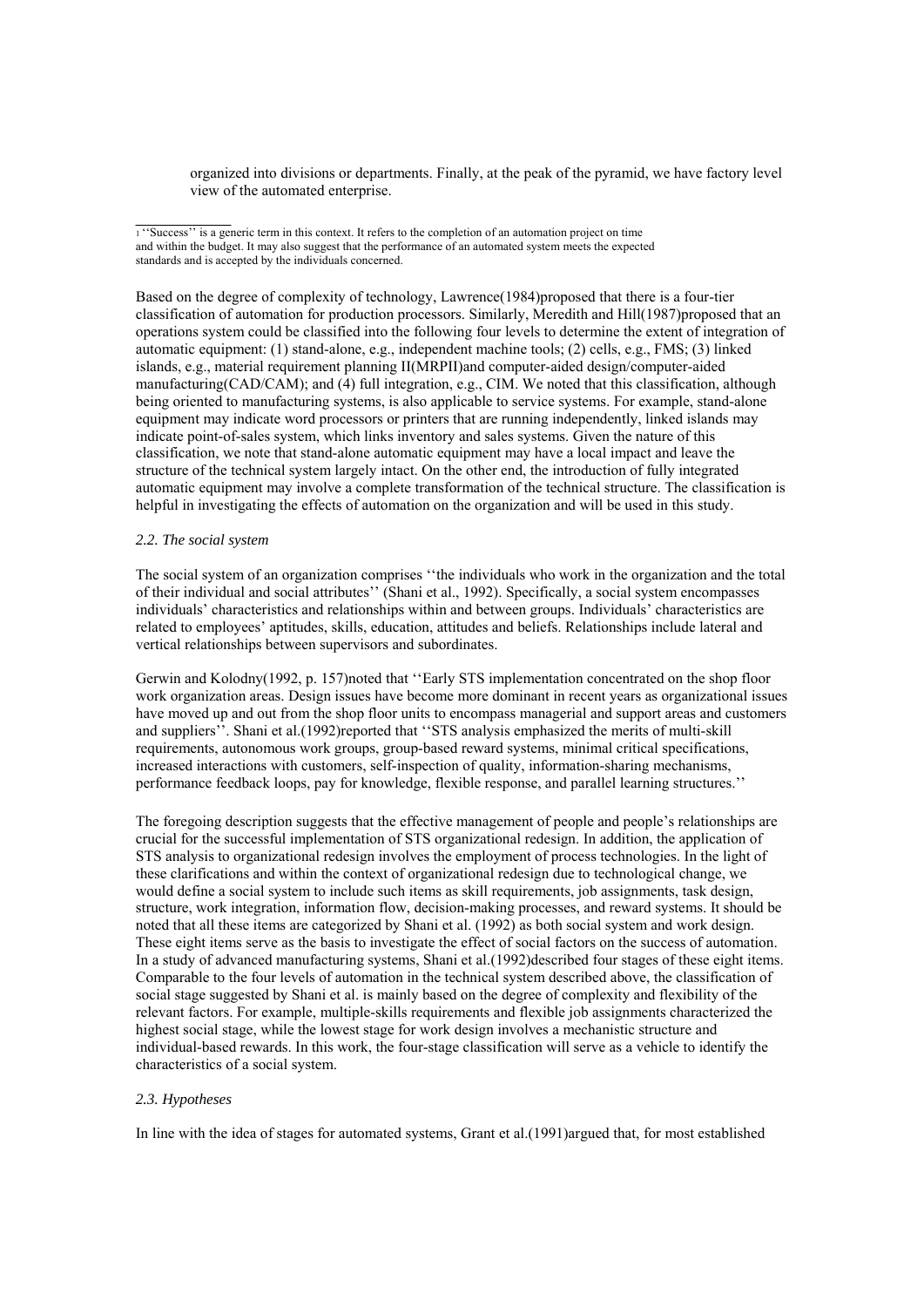firms, an incremental approach will more successfully deliver the promises of a new technology. Persico and McLean (1994) noted that how well the social and technical systems are designed with respect to one another determines to a large extent how effective the organization will be. We mentioned earlier that a higher stage of a technical system utilized by a company represents a greater extent of integration. A highly integrated factory may require a flexible application of a wide range of engineering and programming skills. As a consequence, a higher extent of integration may be conducive to broader and less specific job assignments. Shani et al. (1992) argued that a higher extent of automation (higher stage of technical system) required a more complex mix of skills (higher stage of social system)because tasks tend to become non-routine. A similar prediction may be applied to structure, information, and the like. Furthermore, STS theory holds that a high-performing system results from finding, through comprehensive analysis and design, the 'best match' or most mutually enhancing 'fit' between the technical and social systems of an organization (Mohr, 1989; Shani et al., 1992). We therefore come to the following hypotheses.

**H1a.** The greater the extent of automation is, the more developed the social system is likely to be. **H1b.** Those companies that have matching social and technical stages are more likely to be successful in implementing automation.

Successful automated organizations change their structure in a series of stages (Persico and McLean, 1994). Changes must allow individuals who work together to share information and make decisions in a coordinated way (Purser, 1992). In promoting self-regulated work teams, tasks need to be redesigned and jobs reassigned (Susman and Chase, 1986; Shani et al., 1992). Multiple skills are also required to facilitate a flexible task rearrangement (Larsen et al., 1991; Purser, 1991). It has been reported that STS-designed organizations enhance the quality of the work environment, improve product quality and increase productivity (Purser, 1992). From another perspective, the reward system should be redesigned to recognize the contributions of teamwork in an automated organization (Susman and Chase, 1986; Hu, 1989, p. 89). Clearly, STS represents a desirable approach to the effective implementation of automation. Therefore, we suggest the following hypothesis.

**H2.** Social factors can significantly account for the success of automation.

The introduction of automation usually involves multi-functional efforts at all operational levels and requires a comprehensive organizational transformation. In this regard, management support may be expected to play a significant role in the success of automation. Taylor (1986) observed that STS management must permit flexibility to change and adapt to changes in the workforce and external environment. Cohen and Apte (1997, p. 19) advocated that the first step to implement a CIM is to simplify processes and to eliminate wastes. For automation to be successful, a leadership that solicits employees' consensus through participation and communication is essential (Hu, 1989; Larsen et al., 1991). In addition, appropriate personnel training and providing sufficient financial support facilitate systems success. Therefore, we propose the following hypothesis.

**H3.** Management support can significantly affect the success of automation.

# **3. Research method and data collection**

This work empirically examines the effect of social factors on the success of automation. A questionnaire survey consisting of three parts was administrated to obtain a large pool of data for statistical analyses. An in-depth interview was also conducted to collect supplementary data for further confirmation of the statistical results.

#### *3.1. Design of the questionnaire*

Based on the study of Shani et al. (1992), we include eight questions concerning social items (readers can refer to the Research results section for item descriptions) in the first part of the questionnaire. Each social item is literally described in four stages to reflect its increased complexity and flexibility. For example, complexity of skill requirements can be classified into the stages of (1) single and highly specialized skill, (2) two skills, (3) more than two skills, and (4) multiple skills and the ability to integrate all of them. For each of the eight social items, respondents were requested to select a particular stage (from among the four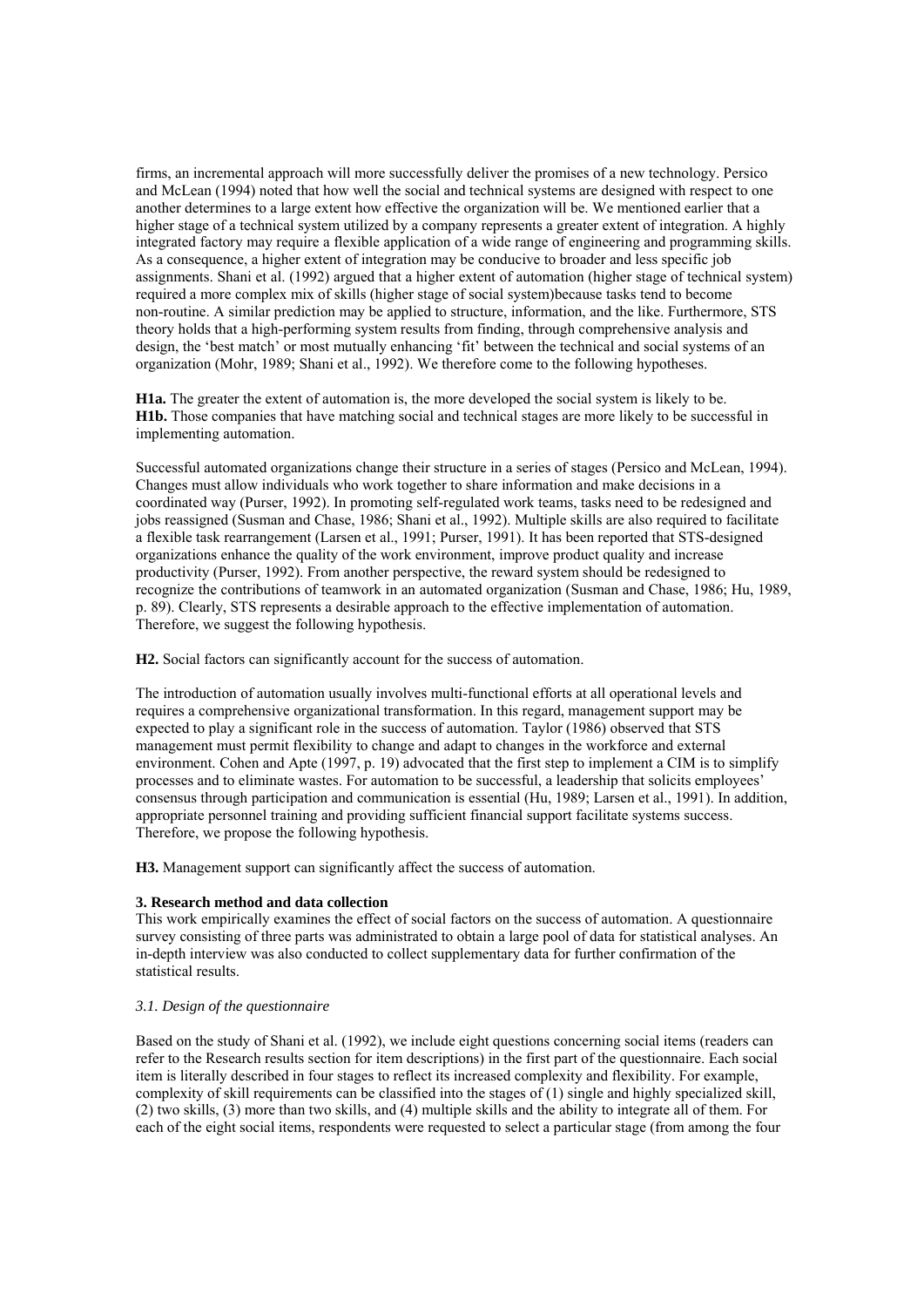stages) that best fit the characteristics of their automated systems. In other words, social items are measured on a four-point scale in an increasing order of the extent of complexity and flexibility of the relevant issues.

The second part of the questionnaire contains 11 questions that served to evaluate the managerial practices in the companies. The questions were developed mainly from the report of Gupta et al. (1993). Readers can refer to the Research results section for item descriptions. Respondents were requested to rate the situation in their organization as they perceived it on a seven-point scale (1 for strongly disagree, 7 for strongly agree). In order to avoid a monotonous reaction from respondents, one of the 11 questions is described in a reverse manner.

The third part of the questionnaire consists of the demographic data of respondents and information related to their automation programs. Demographic data include the age of company, total number of employees, and job position of the respondents. Data related to automation include the focus of the automated system (production, office operations, or both), the extent of automation (stand-alone, cells, linked islands, or full Integration), the amount of capital invested in automation, the number of persons involved in planning automation implementation, current percentage of completed automation vs. projected, and the general evaluation of the success of automation. In this exploratory research, we asked the respondents to give a score (from 0 to 100) to measure the overall satisfaction from his or her viewpoint in order to reflect the success of an automated system.

Prior to the distribution of the questionnaire, we solicited advice from a consulting firm that specializes in business process automation to improve the questionnaire. In addition, the questionnaire was pilot-tested on three of their customers to ensure the adequacy and clarity of the questions.

#### *3.2. Respondents*

Automation has been adopted by large and small Taiwanese firms. However, our target companies represent the top 300 manufacturers, the top 150 service firms (CommonWealth Magazine, 1995), and 133 corporate customers of two consulting firms specializing in office and factory automation. The selection was based on the following considerations: (1) the top 300 manufacturers and top 150 service firms usually serve as model companies, and their business practices may provide more valuable managerial implications; (2) small firms are unlikely to undertake systematic automation initiatives and we would not be able to draw meaningful information from them; and (3) those firms that seek consulting assistance regarding automation are likely to have a more profound understanding of the questions being examined.

All the questionnaires were addressed to either production managers (in manufacturing companies) or administrative managers (in service firms. of the target companies. The survey was administrated between December 1996 and January 1997. Among the 113 questionnaires returned, 105 copies (a response rate of 18%.were usable. Sixty-eight copies were returned from the top 300 manufacturers, 30 copies were returned from top 150 service firms, and only seven copies were returned from the customers of the two consulting firms. In Taiwan, a low response rate is anticipated for a direct mail survey without special arrangements being made. The main reason is that companies receive overwhelming number of survey forms from business schools, consulting firms, information service centers, government agencies, etc. In our case, the low response rate for the customers of two consulting firms may be partially due to the constrained time of the surveyed targets since the majority of them are chief executive officers of small firms. To test the representativeness of the responding companies, the distributions of employee number of responding companies and target companies were compared. The result shows that, excluding the two extreme ends, the deviation between means of employee number is 3.6%. The small deviation suggests that the returned questionnaire should be valid for analysis. To compensate for the expected low response rate, an open question was included in the questionnaire and supplementary interviews were conducted to solicit a greater amount of insightful information.

#### **4. Research results**

#### *4.1. Sample profile of the questionnaire survey*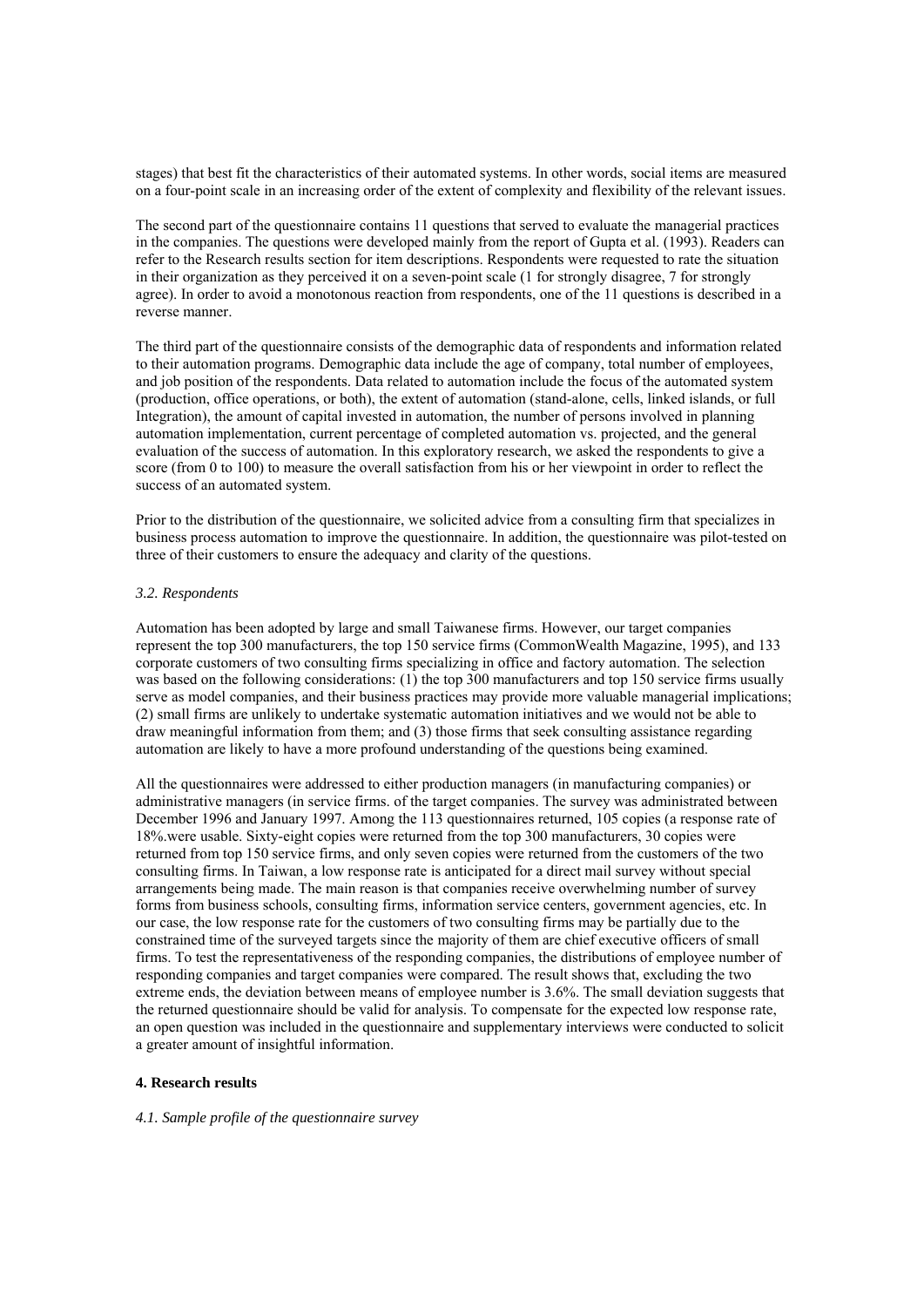The profile of surveyed companies is shown in Table 1. It is worth noting that 80.6% of the respondents participated in the planning and implementing of automation. This fact enhances the value of the data because majority of the respondents were apparently knowledgeable about their automation programs and were able to provide us with valuable information. On the other hand, we should cautiously interpret the data related to performance evaluation as Hiltz and Johnson (1990) mentioned that expectations and prior experience of a new facility are strong predictors of subsequent satisfaction. In this work, our in-depth interview facilitates further validation of the statistical findings.

Table 1 Profile of the sample companies Missing values were excluded from the table.

| Grouping       | Number | Percentage $(\%)$ |
|----------------|--------|-------------------|
| Manufacturing  | 75     | 71.4              |
| Service        | 30     | 28.6              |
| $10 -$         | 19     | 18.5              |
| $11 - 20$      | 24     | 23.3              |
| $21 - 30$      | 30     | 29.1              |
| $31 +$         | 30     | 29.1              |
| $300 -$        | 35     | 33.3              |
| $301 - 1000$   | 35     | 33.3              |
| $1001 +$       | 35     | 33.3              |
| Top level      | 30     | 29.4              |
| Middle level   | 45     | 44.1              |
| Low level      | 22     | 21.6              |
| Non-supervisor | 5      | 4.9               |
| Yes            | 83     | 80.6              |
| No             | 20     | 19.4              |
|                |        |                   |

Table 2 shows the automation-related characteristics of the surveyed firms. Among 105 firms, 45 identified their automated systems as production-focused, 20 as service oriented, and 18 as related to both production and service. About 80% of the firms had a history of automation below 5 years. As for the extent of automation, 35.6% of the surveyed firms were in the second stage, i.e., automated cells; and 26.5% claimed that they were in the final stage of full integration. Regarding the number of persons participating in the planning of automation, while the average number was 10, more than half (52.4%) of the firms involved less than five persons. A majority of firms (63.9%) invested fewer than US\$400,0002 in their automated systems. The average investment amount was US\$14,434 with a variance of US\$21,560. The substantial variance was mainly due to the relatively small capital investment in service systems. As for the current degree of completion of automation against expectancy, more than half (54.3%) of the firms rated lower than 60%, with an average of 62.1%. The average score of the overall success of automation was 70.2 in a scale of 100. Among 105 firms, 65.7% enjoyed a rating higher than 60.

<sup>2</sup> US\$1 was approximately equivalent to NT\$28 in 1996.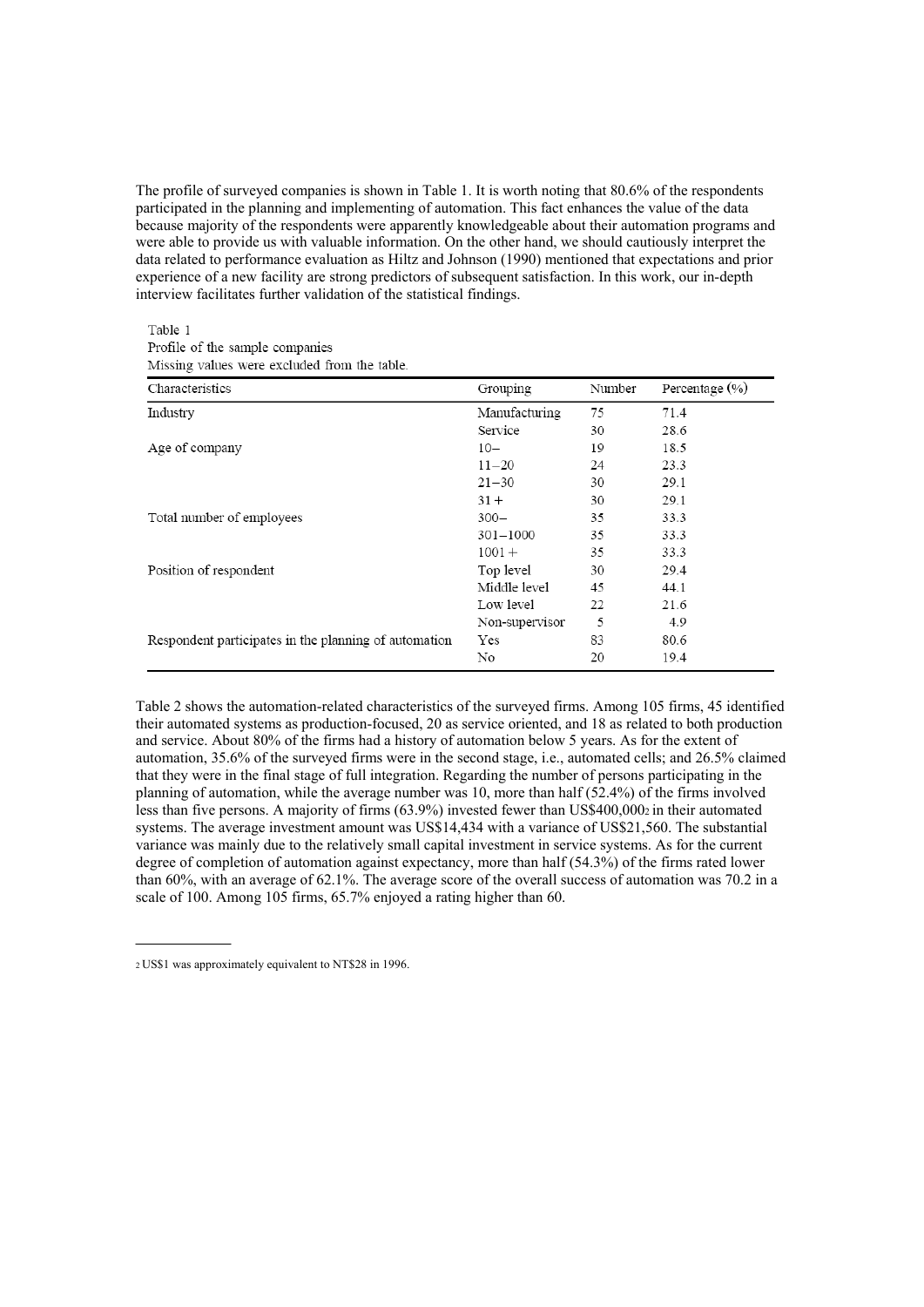Table 2 Characteristics related to automation of the responding companies Missing values were excluded from the table.

| Characteristics                                                  | Grouping              |                          | Number Percentage (%) Mean<br>$(Total = 100\%)$ |       | S.D.                  |
|------------------------------------------------------------------|-----------------------|--------------------------|-------------------------------------------------|-------|-----------------------|
| Type of automation system                                        | Production-focused 45 |                          | 54.2                                            |       |                       |
|                                                                  | Service-focused       | 20                       | 24.1                                            |       |                       |
|                                                                  | Both                  | 18                       | 21.7                                            |       |                       |
| Years of automation                                              | Less than 5 years     | 81                       | 77.1                                            |       |                       |
|                                                                  | More than 5 years     | 24                       | 22.9                                            |       |                       |
| Extent of automation                                             | Stand-alone           | 19                       | 21.8                                            |       |                       |
|                                                                  | Cells                 | 31                       | 35.6                                            |       |                       |
|                                                                  | Linked islands        | 14                       | 16.1                                            |       |                       |
|                                                                  | Full integration      | 23                       | 26.5                                            |       |                       |
| Number of persons participating<br>in the planning of automation | $5-$                  | 55                       | 52.4                                            | 10    | 9.3                   |
|                                                                  | $6 - 10$              | 32                       | 30.5                                            |       |                       |
|                                                                  | $11 - 20$             | 12                       | 11.4                                            |       |                       |
|                                                                  | $21 - 30$             | 3                        | 2.9                                             |       |                       |
|                                                                  | $30 +$                | 3                        | 2.9                                             |       |                       |
| Total investment in automation                                   | <b>US\$400K-</b>      | 53                       | 63.9                                            |       | US\$14,434 US\$21,560 |
|                                                                  | US\$400-800K          | $\overline{\phantom{0}}$ | $\qquad \qquad -$                               |       |                       |
|                                                                  | US\$800-20,000K       | 17                       | 20.5                                            |       |                       |
|                                                                  | $US$20,000K +$        | 13                       | 15.7                                            |       |                       |
| Percentage of automation<br>completed vs. expected               | Under 20%             | 18                       | 17.1                                            | 62.1% | 17.4%                 |
|                                                                  | $21 - 40%$            | 11                       | 10.5                                            |       |                       |
|                                                                  | $41 - 60%$            | 28                       | 26.7                                            |       |                       |
|                                                                  | $61 - 80%$            | 43                       | 41.0                                            |       |                       |
|                                                                  | Over 80%              | 5                        | 4.8                                             |       |                       |
| Overall score of automation success                              | Under 20              | 12                       | 11.4                                            | 70.2  | 15.8                  |
|                                                                  | $21 - 40$             | 5                        | 4.8                                             |       |                       |
|                                                                  | $41 - 60$             | 19                       | 18.1                                            |       |                       |
|                                                                  | $61 - 80$             | 52                       | 49.5                                            |       |                       |
|                                                                  | Over 80               | 17                       | 16.2                                            |       |                       |

#### *4.2. Factor analysis of raw data*

Before going ahead with data analyses, factor analyses were conducted to summarize the information contained in the original questionnaire items. First, we inspect whether the data set has sufficient correlation to justify the application of factor analysis. In order to assess the factorability of the correlation matrix, we conducted the Bartlett test of sphericity and calculated the Kaiser–Meyer–Olkin measure of sampling adequacy (Hair et al., 1998, pp. 99–122). After the appropriateness of factor analysis is determined, principal components analysis with the criterion of eigenvalue greater than one is applied to extract the factors. In addition, varimax rotation method was used to interpret the factors. Finally, internal consistency of each factor is examined to ensure the reliability of the scale.

Factor analysis of the eight social items proposed by Shani et al. (1992) yielded two factors with eigenvalue greater than 1. Table 3 shows the factor loading of the eight items. Based on the contents of the factors, we named the two factors as *control system (*items S1, S5, S6, and S8) and *work design (*items S2, S3, S4, and S7). In this study, Cronbach's alpha is calculated to assess the consistency of the scale. The values of a for factors control system and work design are 0.70 and 0.63, respectively, which are higher than the limit of acceptability for this exploratory research (Hair et al., 1998, p.118). These two factors serve as the variables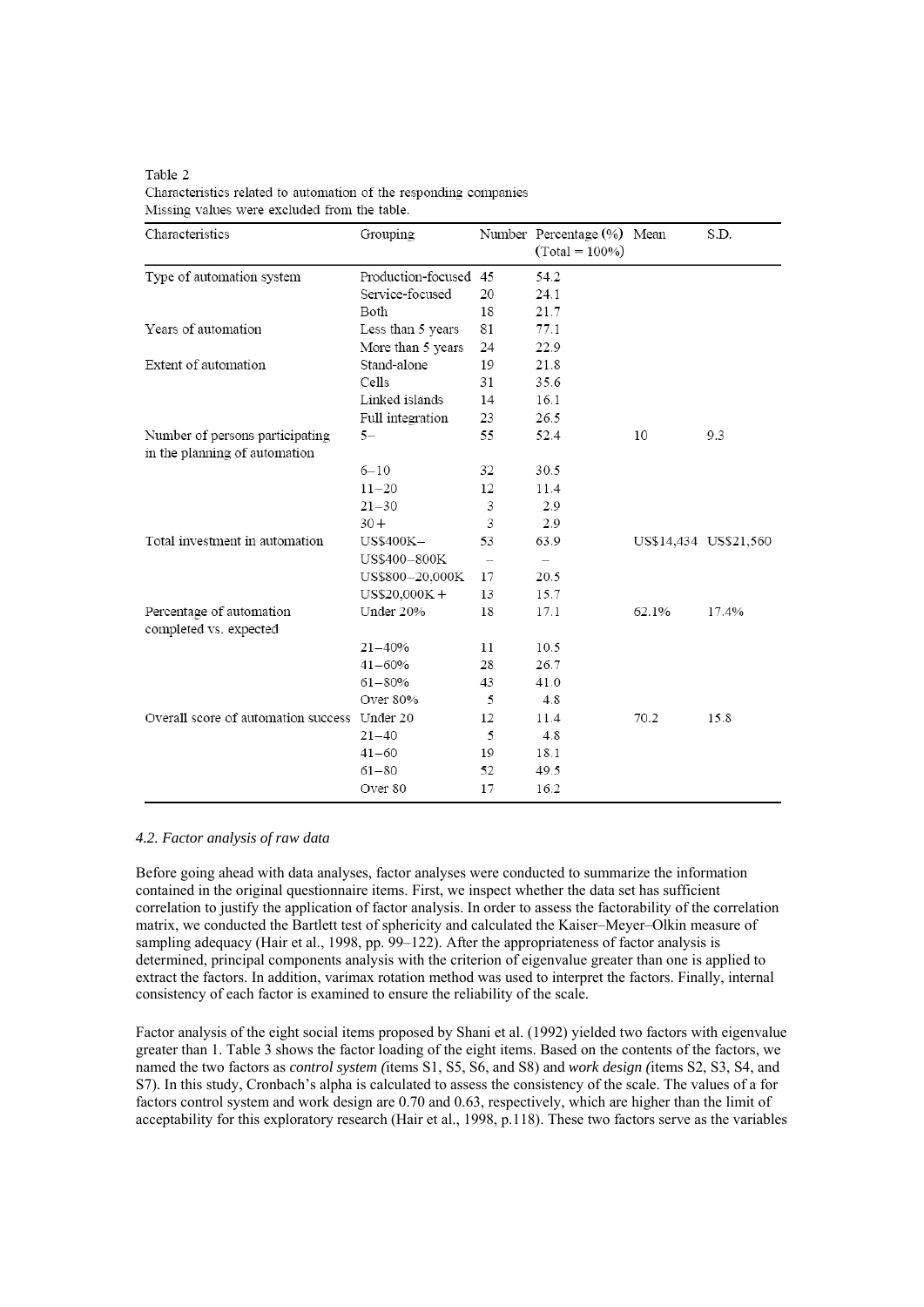of social system in the latter analyses. Each of them is represented by the mean of its factored items.

Similar approach was applied to the 11 questionnaire items relating to managerial practices. Factor analysis of these items with varimax rotation yielded two factors with eigenvalue greater than 1. However, factor loadings of items 5 and 9 on both factors are too close to have distinctiveness. In addition, loading 0.384 of item 10 is not high enough to be assigned to a factor. Therefore, items 5, 9 and 10 were discarded. Table 4 shows the factor loading of the remaining eight items. We named the two factors as *support (*items m1, m2, m3, m4) and *preparation (*items m6, m7, m8, and m11) to reflect their contents, respectively. The values of Cronbach's alpha for factors support and preparation are 0.89 and 0.82, respectively. The mean value of the factored items is used as the measure of that factor.

Table 3 Results of rotated factor analyses on eight social items

| Social items                                                                    | Factor 1<br>control system | Factor 2<br>work design |
|---------------------------------------------------------------------------------|----------------------------|-------------------------|
| Eigenvalue                                                                      | 2.938                      | 1.175                   |
|                                                                                 | Factor loading             |                         |
| s 1 Skill requirement (specialized single skill vs. integrated multiple skills) | 0.77                       | 0.09                    |
| s2 Job assignment (relatively specialized vs. flexible)                         | 0.00                       | 0.72                    |
| s3 Task design (individual vs. Autonomous work groups)                          | 0.19                       | 0.62                    |
| s4 Structure (rigid/mechanistic vs. organic/networked)                          | 0.23                       | 0.73                    |
| s5 Work integration (limited local vs. total system integration)                | 0.62                       | 0.31                    |
| s6 Information flow (manual vs. automatic)                                      | 0.72                       | 0.07                    |
| s7 Decision-making process (bureaucratic vs. self-regulated)                    | 0.20                       | 0.63                    |
| s8 Rewards systems (individual vs. system-based)                                | 0.70                       | 0.22                    |

#### *4.3. Hypotheses testing*

Hypothesis H1a proposed that a greater extent of automation should be associated with a higher stage of social system. For example, a fully integrated automatic system may require a low specialization of job design with multi-skilled workers. On the other hand, a stand-alone automated system tends to be suitable for routine and repetitive tasks. We performed a correlation analysis to test this hypothesis. The data in Table 5 support the hypothesis that the extent of automation is positively correlated (at as  $\alpha$ =0.01) with the stage of social factors — control system and work design. To further verify this observation, we conducted analyses of variance (ANOVA) to examine the relationship between the extent of automation (independent variable) and the four stages of the two social factors (dependent variables). The results (detailed data are omitted for brevity) have suggested that different degree of automation may result in significant difference in the mean values of the two social factors. This is consistent with the conclusion obtained from Table 5 that the extent of automation is positively correlated with the stages of social factors. Therefore, H1a is accepted.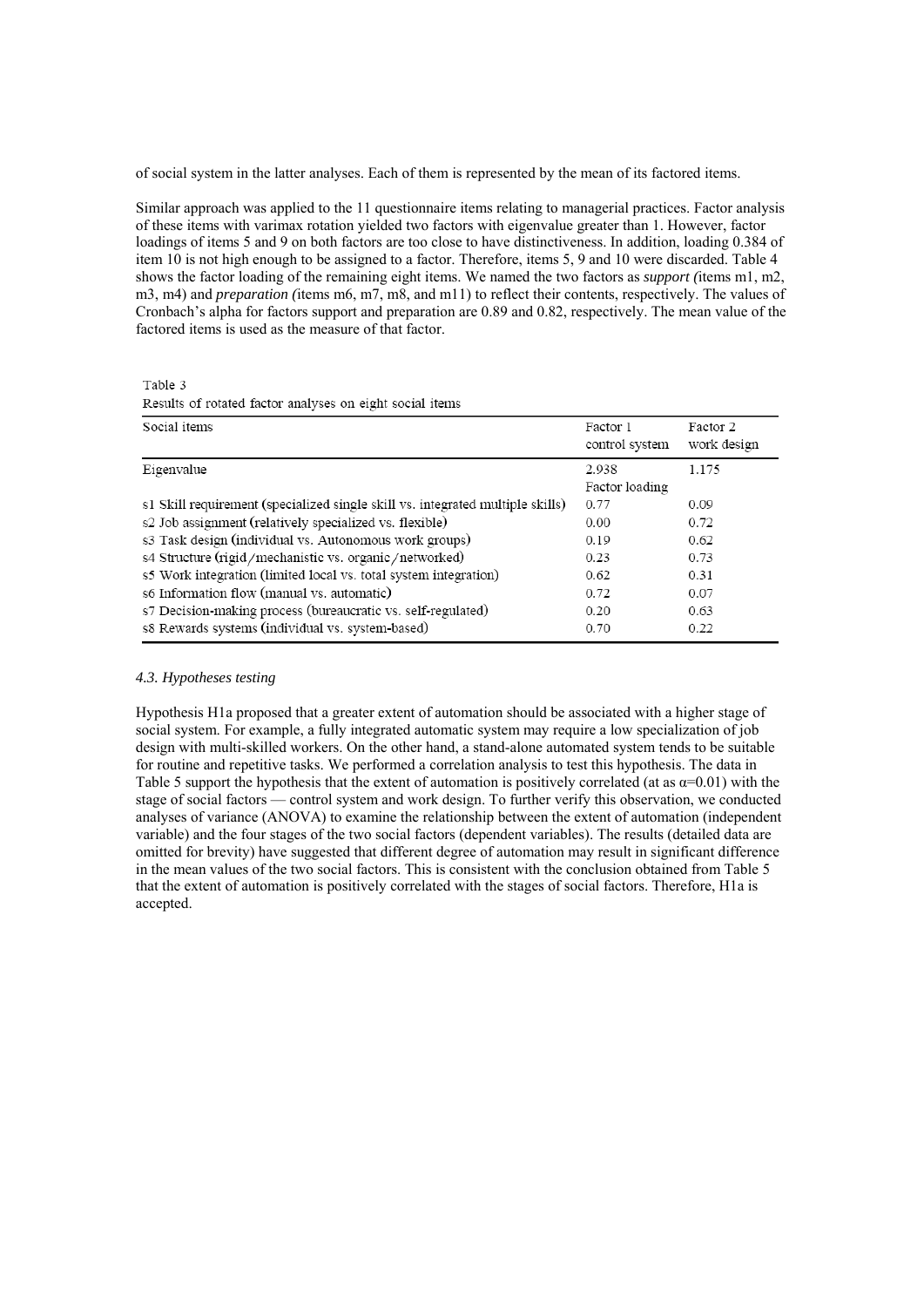Table 4 Results of rotated factor analyses on 11 managerial items

Items with '-' were discarded, as explained in the Factor analysis of raw data section.

| Management items                                                     | Factor 1       | Factor 2      |
|----------------------------------------------------------------------|----------------|---------------|
|                                                                      | (support)      | (preparation) |
| Eigenvalue                                                           | 4.303          | 1.357         |
|                                                                      | Factor loading |               |
| m1 Leadership style of top management is suited                      | 0.820          | 0.246         |
| for system automation                                                |                |               |
| m2 Top management supports automation                                | 0.832          | 0.244         |
| m3 Managers provide necessary support and assistance                 | 0.833          | 0.358         |
| in implementing automation                                           |                |               |
| m4 Company provides sufficient budget and equipment                  | 0.836          | 0.107         |
| for system automation                                                |                |               |
| m5 Job description and job design are suitable                       |                |               |
| for automation                                                       |                |               |
| m6 Relevant employees participate in the designing and               | 0.196          | 0.805         |
| planning of automation                                               |                |               |
| m7 Training is provided to relevant employees to facilitate          | 0.221          | 0.835         |
| smooth implementation of automation                                  |                |               |
| m8 The purpose of automation is communicated to employees            | 0.145          | 0.838         |
| to reduce the feeling of insecurity                                  |                |               |
| m9 Internal information flow facilitates automation                  |                |               |
| m <sub>10</sub> Administration is modified to fit the implementation |                |               |
| of automation                                                        |                |               |
| m11 Reward system is not modified to fit the implementation          | 0.346          | 0.607         |
| of automation                                                        |                |               |

Table 5

Pearson correlation of automation stage, control systems, and work design The values in the parentheses are the number of observations.

|                               | Automation                                 | Control system              | Work design |  |
|-------------------------------|--------------------------------------------|-----------------------------|-------------|--|
| Automation<br>Control<br>Work | 1.00(91)<br>$0.58**$ (91)<br>$0.25**$ (91) | 1.00(105)<br>$0.46**$ (105) | 1.00(105)   |  |

 $** p < 0.01$ .

Hypothesis H1b proposed that a closer match between the extent of automation and the stages of social factors would lead to a more successful transformation to automation. In order to test this hypothesis, we first created two variables to represent the degree of correspondence between the extent of automation and the mean values of the two social factors (control system and work design). These variables, denoted as gap1 and gap2, are the gaps (i.e., the absolute value of difference) between the technical stage and factors of control system and work design, respectively. Smaller values in gap1 and gap2 represent, respectively, closer matches between technical stage and control system, and between technical stage and work design. Based on Hypothesis H1b, we would expect that smaller values of gap1 and gap2 would result in higher score of success. In other words, gap1 and gap2 should be negatively correlated with the score of success. However, the result of correlation analysis does not support this hypothesis. Another approach to testing Hypothesis H1b is to investigate the effect of interactions between the extent of automation and the social factors on the score of success. This is based on the presumption that automation is more likely to be successful when the extent of automation and social factors are both high. Again, the result of a regression analysis (criterion: score of success, predictors: two social factors, interaction terms of social factors and technical stage) does not support this hypothesis. Therefore, we reject Hypothesis H1b and come to the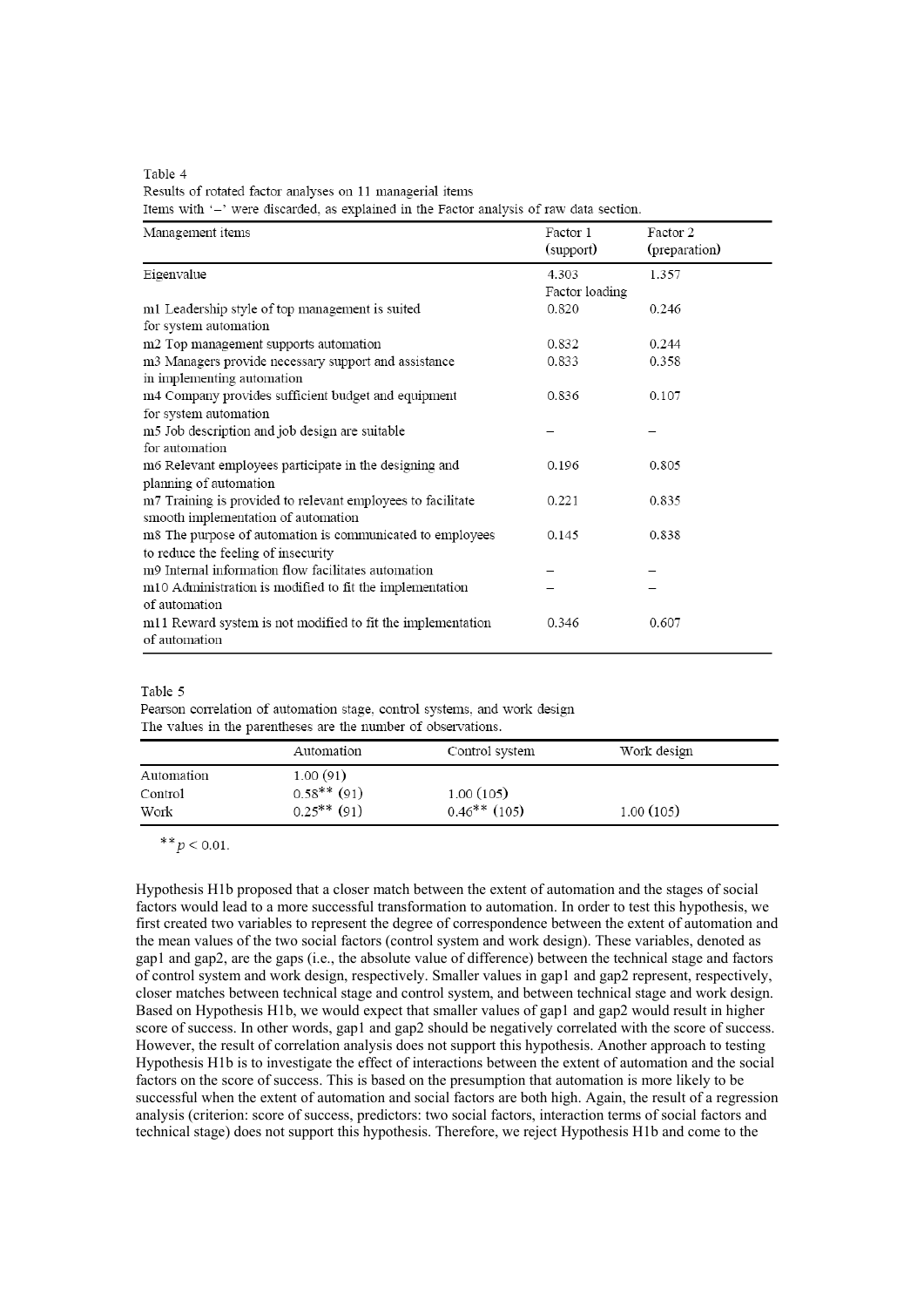conclusion that a closer match between the technical and social systems does not necessarily lead to a more successful implementation of an automated system.

Hypothesis H2 proposes that social factors in an organization will account for the success of automation. A regression analysis was performed to investigate the relationship between predictors (the measures of the control system and work design) and the criterion (*o*V*erall success score)*. The data in Table 6 reveal that the whole model explains 18.2% of the variance of the success of automation. The measure of the control system significantly account for the success of automation (at as0.014). As for the stages of work design, it exhibits a significant effect at as0.056. Overall, we conclude that Hypothesis H2 has been accepted.

Table 6

Regression analysis: social factors vs. success of automation  $R^2 = 0.182$ . Adjusted  $R^2 = 0.164$ .  $F = 10.113$ . Degree of freedom: regression = 2, residual = 91, total = 93.

| Model          | Coefficient | Standard error | Beta  | $t$ value | <i>p</i> value |
|----------------|-------------|----------------|-------|-----------|----------------|
| Intercept      | 37.99       | 7.34           |       | 5.174     | 0.000          |
| Control system | 7.14        | 2.86           | 0.26  | 2.500     | 0.014          |
| Work design    | 5.83        | 3.01           | 0.214 | 1 937     | 0.056          |

Hypothesis H3 proposes that managerial practices affect the success of automation. We also performed a regression analysis to examine the effect of the two managerial factors (support and preparation) on the success of automation. Table 7 indicates that the *R*<sub>2</sub> of the total regression model is 0.241. The result reveals that factor support significantly explain the success of automation at as0.001 level, whereas preparation does not. Therefore, *management support*, which connotes leadership style, top management support, budget support, matching job descriptions, and matching information flow is a variable that should be of primary concern in facilitating a successful automation.

We further perform a regression analysis to examine the combined effect of managerial factors and social factors on the success of automation. Table 8 shows that *R*2 of the combined effect is 0.353. Interestingly, among the four predictors (support, preparation, control system, and work design), support is the only variable exerting significant effect on the success of automation.

# *4.4. Other observations*

To answer the research question whether a given company's characteristics have an effect on the success of automation, ANOVA were conducted. Seven company characteristics were examined, namely, industry, years of automation, age of company, total member of employees, number, extent of automation, number of persons involved, and total investment in automation (please see Tables 3 and 4). Data analyses reveal that 'age of company' has a significant effect on the success of automation. The Scheff test and mean values indicate that newer companies (those operating for 10 years or less, with a mean of 77.38) demonstrate a higher degree of success of automation than more established companies (more than 31 years, with a mean of 63.65.. The results suggest that newer companies may be more amenable to change.

We also observe that a longer history of automation does not necessarily result in better automation performance. In addition, the number of persons involved in the planning of automation and the overall amount invested in automation did not positively correlate to a successful implementation of automation. Another interesting finding is that the extent of automation has nothing to do with the success of automation. In other words, the success of automation does not depend on the extent of automation.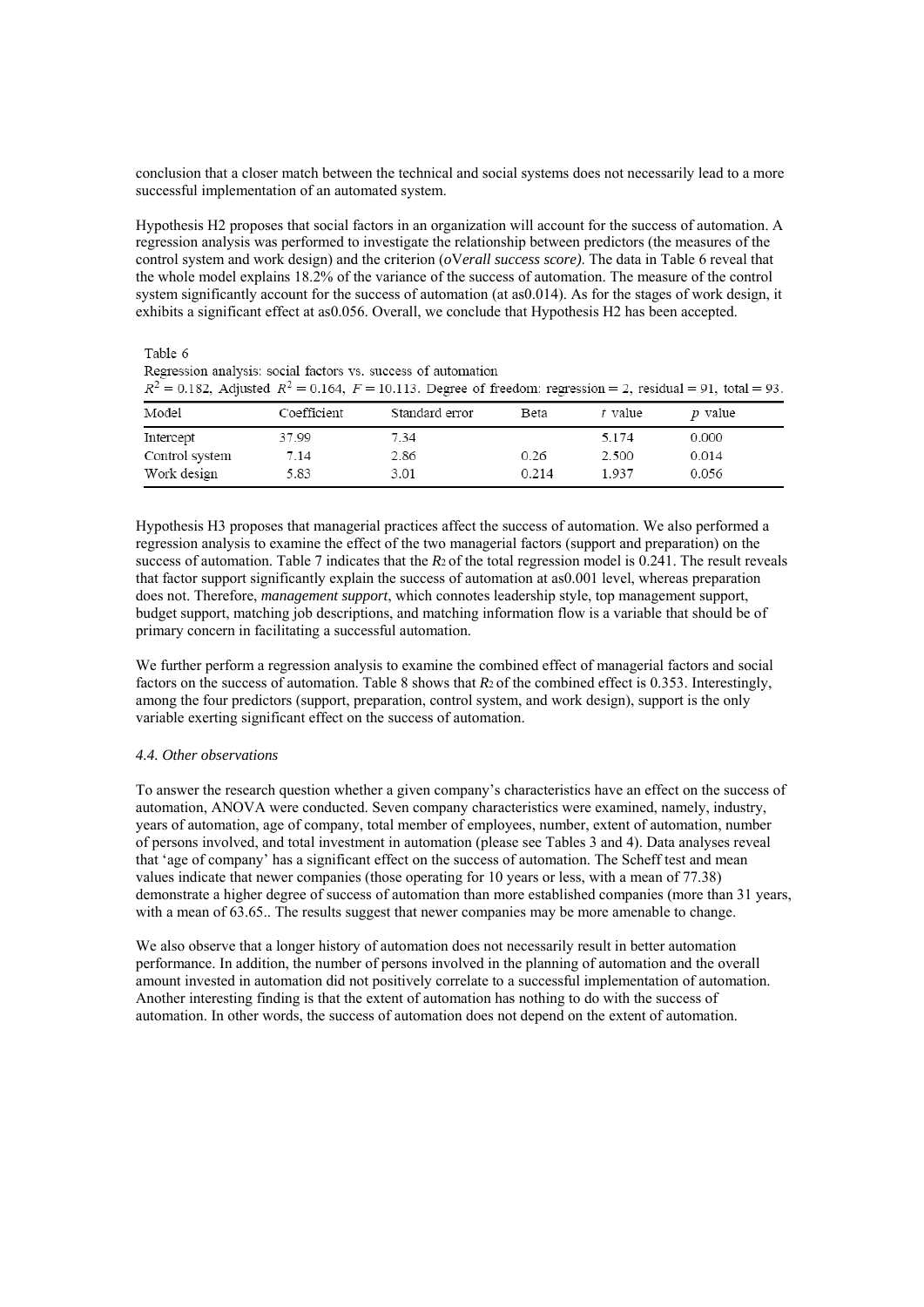Table 7 Regression analysis: management practices vs. success of automation  $R^2 = 0.241$ . Adjusted  $R^2 = 0.224$ .  $F = 14.256$ . Degree of freedom: regression = 2, residual = 90, total = 92

|             | The comparison of the company $\tau$ is a company of the contract the contract of the contract of the company $\tau$ |                |      |         |                |  |
|-------------|----------------------------------------------------------------------------------------------------------------------|----------------|------|---------|----------------|--|
| Model       | Coefficient                                                                                                          | Standard error | Beta | t value | <i>p</i> value |  |
| Intercept   | 23.37                                                                                                                | 8.975          |      | 2.604   | 0.011          |  |
| Preparation | 3.23                                                                                                                 | 1.74           | 0.20 | 1.86    | 0.066          |  |
| Support     | 5.30                                                                                                                 | 1.61           | 0.35 | 3.28    | 0.001          |  |

Table 8

Regression analysis: social and managerial factors combined vs. success of automation  $R^{2} = 0.353$ . Adjusted  $R^{2} = 0.323$ ,  $F = 11.862$ . Degree of freedom: regression = 4, residual = 87, total = 91.

| Model       | Coefficient | Standard error | Beta  | $t$ value | $\n  p \n  value\n$ |
|-------------|-------------|----------------|-------|-----------|---------------------|
| Intercept   | 10.593      | 8.854          |       | 1.196     | 0.235               |
| Work design | 2.90        | 2.74           | 0.109 | 1.06      | 0.292               |
| Control     | 4.43        | 2.64           | 0.176 | 1.68      | 0.096               |
| Preparation | 3.19        | 1.67           | 0.200 | 1.92      | 0.058               |
| Support     | 4.43        | 1.51           | 0.303 | 2.94      | 0.004               |

# *4.5. Summary of open question*

At the end of the questionnaire, an open-ended question was added. The major purpose of the open question was to solicit further comments on the automation process. Specifically, we asked respondents to identify the areas and the approaches to further improve or refine their automated systems. Table 9 summarizes the 25 comments obtained from 21 respondents.

Although 25 comments are not sufficient to draw any assertion, these comments suggest that the major concerns of system improvement are technology-oriented. Social factors account for only a small part(16%.of total comments. This observation is rather consistent with the results of statistical analysis reported in Table 6 that social factors are responsible for only 18.2% of the success of automation.

#### *4.6. Results of interview*

The purpose of conducting interviews was to collect further information from sources other than the structured questionnaire. The profile of six companies from which representatives were interviewed is shown in Table 10. The interviews were conducted either as on-site visits or over the telephone. The interviewees all occupied a high managerial level and were well informed about the entire operations of their firms.

Table 9 Summary of further improvement on automation

| Description                                    | Frequency |  |
|------------------------------------------------|-----------|--|
| Integration of software and hardware           | 7(28%)    |  |
| Automation of material flow                    | 6(24%)    |  |
| Automation of quality control                  | 4(16%)    |  |
| Office/service operation automation            | 3(12%)    |  |
| Training and downsizing*                       | 3(12%)    |  |
| Robotization of machining                      | 1(4%)     |  |
| Communication between management and employee* | 1(4%)     |  |
| Total                                          | 25 (100%) |  |

\* Represents the social-system-oriented issue.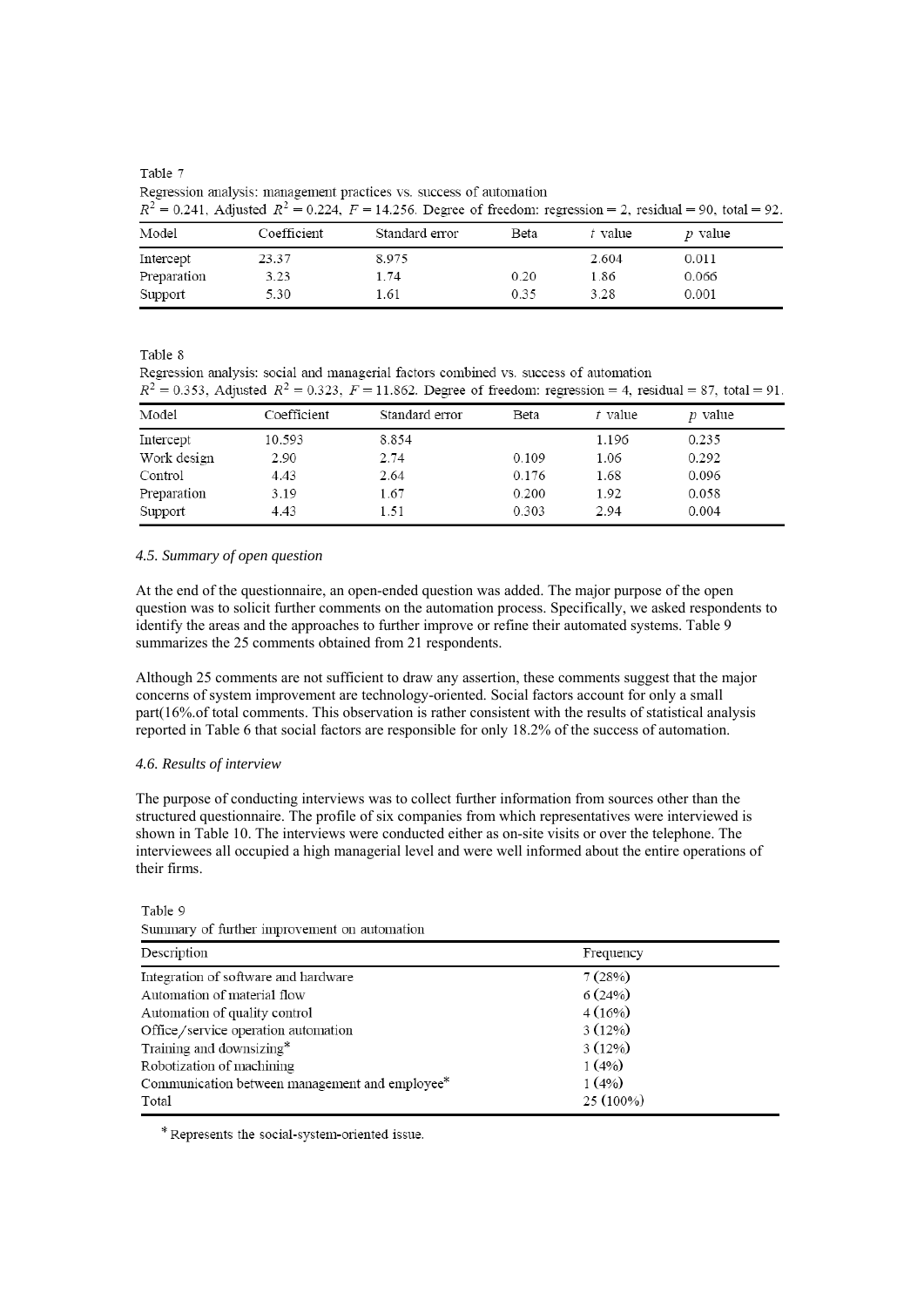|                                |     | ------ <i>--</i> --                                 |           |     |                                            |     |
|--------------------------------|-----|-----------------------------------------------------|-----------|-----|--------------------------------------------|-----|
| Company                        | А   | B                                                   | С         | D   | Ε                                          | F   |
| Industry                       |     | Manufacturing Manufacturing                         | Service   |     | Manufacturing Manufacturing Manufacturing  |     |
| Product or<br>service          |     | Machine tools Printing machine Electrical Machinery | appliance |     | Computer and Mother board<br>communication |     |
| Employee<br>number             | 540 | 100                                                 | 170       | 300 | 1200                                       | 600 |
| Company age                    | 17  | 9                                                   | 10        | 45  | 17                                         | 24  |
| Sale revenue<br>(million US\$) | 100 | 10                                                  | 86        | 30  | 120                                        | 72  |
| Extent of<br>automation $(\%)$ |     |                                                     | 70        | 80  | 100                                        |     |

Table 10 Profile of the companies interviewed The companies' names have been replaced by letters of the alphabet to preserve anonymity.

The interviews revealed that automation has consistently been regarded as a necessary measure to retain their firms' competitiveness. The five manufacturers interviewed have long been devoted to factory automation as a major means to improve their product quality, production efficiency, and their employees' working environment. For example, an automated system in Company F has successfully replaced 90% of operators of one of its production lines. Automation in the service firm appeared more oriented to business process computerization in order to enhance internal and external communication, and the accuracy and speed of business transactions. In what follows, we summarize three major findings commonly observed in these firms.

## *4.6.1. Employees' support*

The automation or computerization of operational processes have been clearly recognized as an inevitable trend. All of the interviewees asserted that automation has improved employees' morale and increased satisfaction. In contrast to employees' personal resistance to newly implemented technology commonly reported in literature (for example, Bamane, 1994; Orr, 1994), the firms interviewed seem to have enjoyed the full support from their employees. We suspect that this observation may be due to the following reasons: (1) the shortage of labor in manufacturing makes the relocation of employee from their original position less problematic; (2) firms' long-term commitment to automation and their effective communication with employees form a culture of adaptation to change; and (3) the school and social education in Taiwan have delivered the message that the mastery of computers is a prerequisite in applying for a job.

#### *4.6.2. Competent project leaders*

All the automation projects were implemented under the leadership of technicians. In addition to the operational soundness of the automated systems from the users' perspective, the interviewees explicitly mentioned that the project leader of an automation program should be competent to integrate the social and technical factors of the entire system. Other than a sound technical training, several other crucial characteristics of project managers highlighted by the interviewees included good communication skills, adaptability to change, and strong leadership skills. These factors are regarded as even more important than technical skill. This is consistent with the suggestions of Meredith and Mantel (1995, pp. 129–132) that a project manager should be (1) technically and administratively credible, (2) politically sensitive, (3) strong in leadership, and (4) capable of handling stress.

#### *4.6.3. Aligning technical and social factors*

In addition to the general observations mentioned above, the following specific issues of the individual companies are related to the alignment between technical and social factors.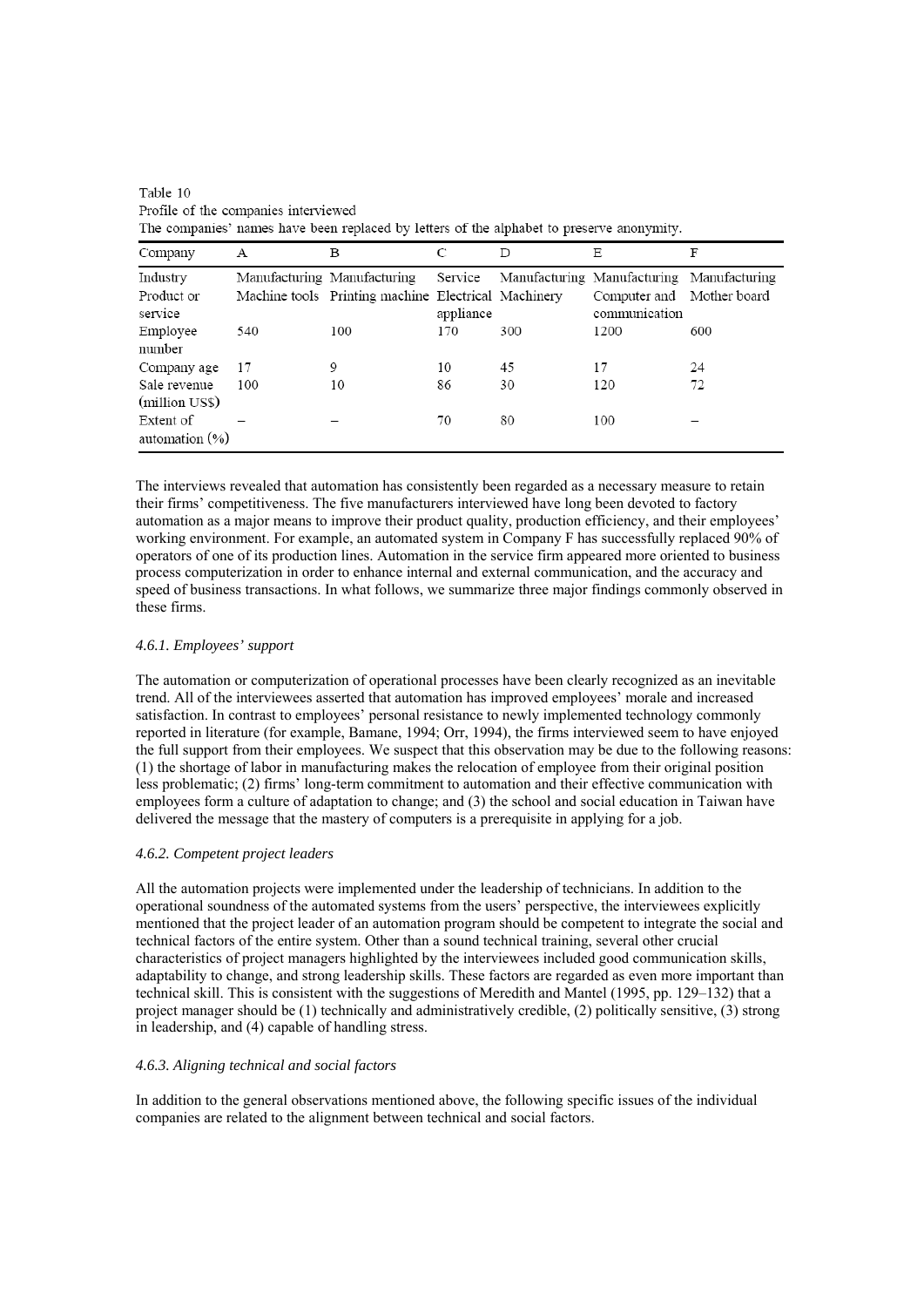Company A has introduced many product and process technologies through technical cooperation with its well-established Japanese, European, and American counterparts. The firm is aware that technology is usually embedded within a context of culture, belief, and work habits. A lesson the firm learned is that a sound understanding of these intrinsic social components is required to fully appreciate and exploit new technologies.

Company B has inculcated into its employees the notion that continuous improvement in productivity is the key to the firm's survival. The firm believes that the proper attitude is crucial to the introduction of factory automation. Company C attributes their success to its project leader's familiarity with the firm's entire business processes. It explicitly described the importance of a systematic view of the automation designer.

Company D launched a FMS program in the late 1980s to enhance the firm's productivity. Although its FMS is perceived industry-wide as a success, the firm suffered a setback with the functioning of its new control procedure before the system commission. The primary cause was due to the idealistic design of the system operating procedures over the objections of production personnel. The lesson learned is that the advice of system users is crucial to the success of an automation program.

Company E had implemented a fully automated assembly line and gained a full return of its investment within a year. The automated line not only solved the firm's problem of labor shortage but also significantly boosted the product quality. The automation project had been highly dependent on mechanical and industrial engineers to configure and implement the entire system. However, the chief executive who was interviewed by the authors asserted that cooperation from the production line is crucial to the success of the project. He attributed the limited resistance and lack of conflict to the early involvement of the concerned parties and to the necessary adjustment of related work. He estimated that the social factors could take as high as one third of the credit for the success of automation.

The automation of Company F is being carried out by a project group staffed mainly by engineers. The automation program is aimed at not only enhancing production efficiency but also at improving the work environment. The firm has envisioned completing the project by year 2000, a goal set in 1996. A consensus throughout the company's organizational echelons has been proven to be helpful for the smooth implementation of automation. Furthermore, the production director interviewed noted that the frequent interaction between the project group and responsible individuals in production, R&D, process engineering, and maintenance has significantly reduced the number of potential conflicts among the parties concerned. It may be noted that the firm's practice is consistent with the suggestions of Bamane (1994). Bamane noted that resistance could be reduced by effective information-sharing, open communication, and appropriate training.

#### **5. Discussion and conclusions**

#### *5.1. Summary*

Automation has become increasingly important in the pursuit of productivity in both manufacturing and service industries. This empirical study investigates cross-organizationally the effects of social factors on the implementation of automation. The major findings from our questionnaire survey suggest that (1) a technical system with a high extent of automation is associated with an increased extent of complexity and flexibility of social factors; (2) companies with matching social and technical stages are not necessarily more successful in implementing automation; (3) the extent of complexity and flexibility of social factors(control system and work design) can explain about 18.2% of the variance of the success of automation; (4) management practices explain about 24.1% of the success of automation; (5) combining the two social factors and the two managerial factors, management support is the only factor that exhibits significant effect on the success of automation; (6) newer companies tend to be more successful than more established firms in automation. Furthermore, qualitative data collected from the open question in the questionnaire as well as from our in-depth interviews with six companies reveal that (1) continuous technology-related improvements are more at-tended(see Table 9), and (2) employees' support, competent project leaders, and alignment between technical and social factors are essential to a successful automation.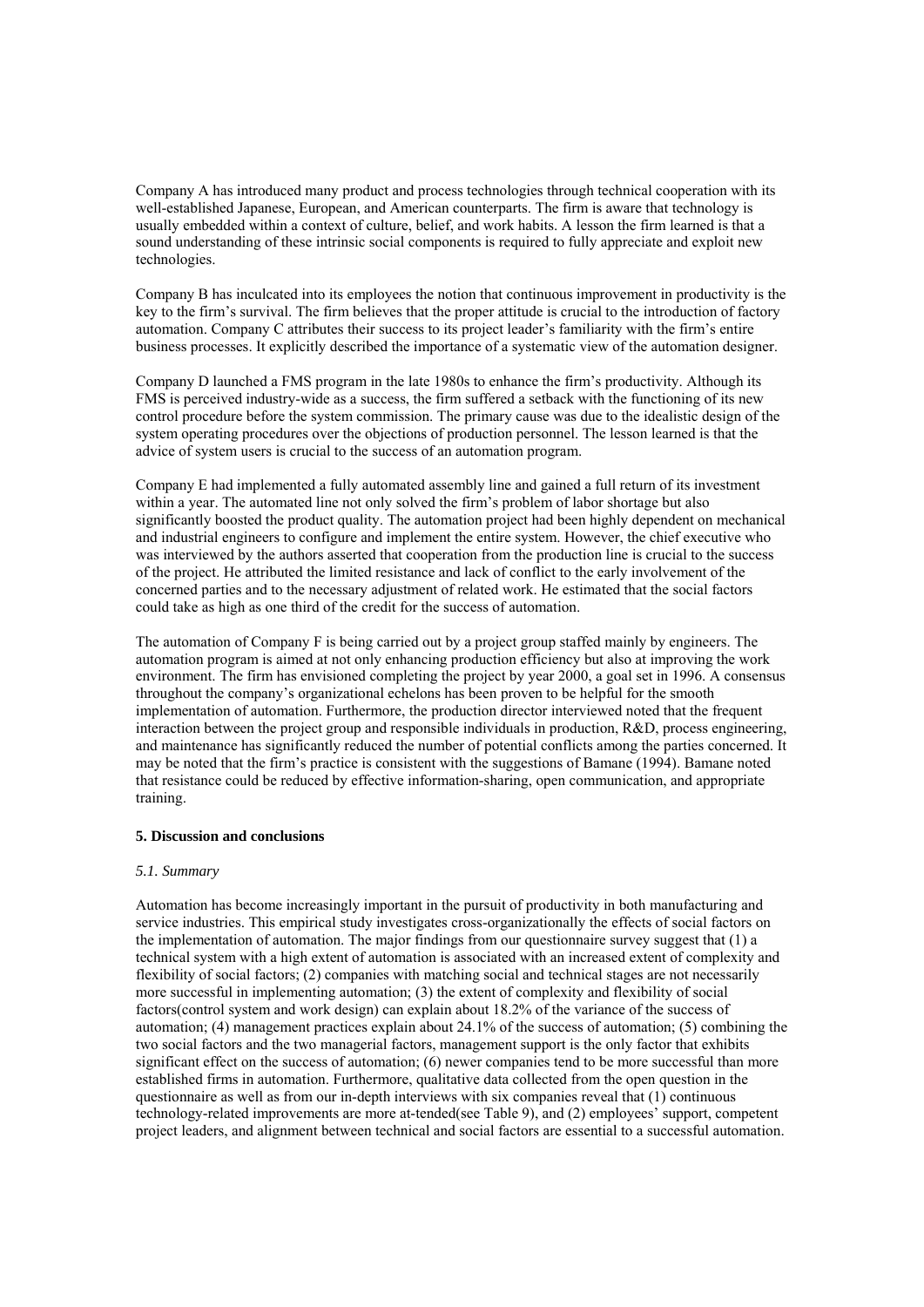Some observations with managerial implications are further discussed in the following section.

#### *5.2. Discussion and future research*

Social considerations should be an integral part of an automation program. Research results indicate that a technical system that is highly automated tends to go with a high stage of social factors. However, this result does not imply that a company with a lower extent of automation need not concern itself with social factors. On the contrary, the success of automation can be predicted by social factors (work design and control systems). Furthermore, the success of automation is independent of the extent of automation(a finding of ANOVA). These two observations combined suggest that social factors are crucial for the effectiveness of technical system in any stage. Grant et al. (1991) noted that, for most established firms, incremental approach to applying manufacturing technology tends to successfully deliver the promises of new technology. This observation prompts us to further suggest that social issues such as skill requirements, information flow, degree of autonomy, and rewards should be integrated into a firm's automation program from the very beginning in order to achieve an optimal result. The conventional wisdom of appointing an engineer as project leader in implementing a technical program still prevails. However, we would strongly suggest that such engineers should be open-minded and invite managerial staff for advice. An ideal approach would be that both parties work as a team and contribute their own expertise to deal with both technical and social changes simultaneously.

Results of statistical analyses show that social factors and managerial factors combined can explain 35.3% of the variance of success of automation (see Tables 3 and 4). Clearly, these two sets of factors are important, yet they are by no means the dominant factors in determining the success of automation. The remaining factors are presumably mainly related to technical issues. Although automation has been regarded as a prerequisite for enhanced productivity and quality, our statistical analyses reveal that a higher extent of automation does not necessarily render more satisfactory results. These findings suggest that not all companies require a fully automated system. The extent of automation should be compatible with product requirements, financial capability, a given firm's strategies, and employees' expectations. This assertion is supported by the responses to the open question and the comments of interviewees. The summary of the open question in Table 9 reveals the nature of the technical issues concerned. Interestingly, the comments (Table 9) are little concerned with the functional performance of an individual workstation. Instead, they seem oriented to peripheral operations and the integration of hardware and software. As a consequence, we suggest that management would seriously review and adopt an effective automation strategy appropriately covering the social and technical factors.

It is evident that social factors (in this context, i.e., control system and work design) is important for the successful implementation of automation. However, their effects are not so significant (see Table 8) as the effect of management support covering appropriate leadership style, support from top management, managers' assistance in implementing automation, sufficient budget, and good internal information flow. This result suggests a justification why Hypothesis H1b, i.e., an organization with matching social and technical stages is more likely to be successful in implementing automation, has been rejected. The rejection of this hypothesis prompts us to suspect that the effect of matching between the two systems may be overshadowed by the effect of managerial factors. In addition, our observation about Hypothesis H1b is in some sense in concert with a key principle of STS design — equifinality — the concept that there are different ways of achieving the same purpose (Majchrzak, 1997). Majchrzak (1997) noted that, ''not all organizations need to be designed according to an ideal profile. Instead, compensatory efforts among sociotechnical variables help the organization to overcome constraints and an inability to meet all the characteristics of an ideal profile.'' Furthermore, the comments on the use of advanced technology by DeSanctis and Poole (1994) are worth noting. They concluded that, ''there is no doubt that technology properties and contextual contingencies can play critical roles in the outcomes of advanced information technology use. The difficulty is that there are not clear-cut patterns indicating that some technology properties or contingencies consistently lead to either positive or negative outcomes''. All of these suggest that further research is needed on the effectiveness of the matching between social and technical systems.

We recognize that the success of an automated system may be involved in multi-dimensional conceptualization of acceptance. For future research, indicators of success could be expanded to include the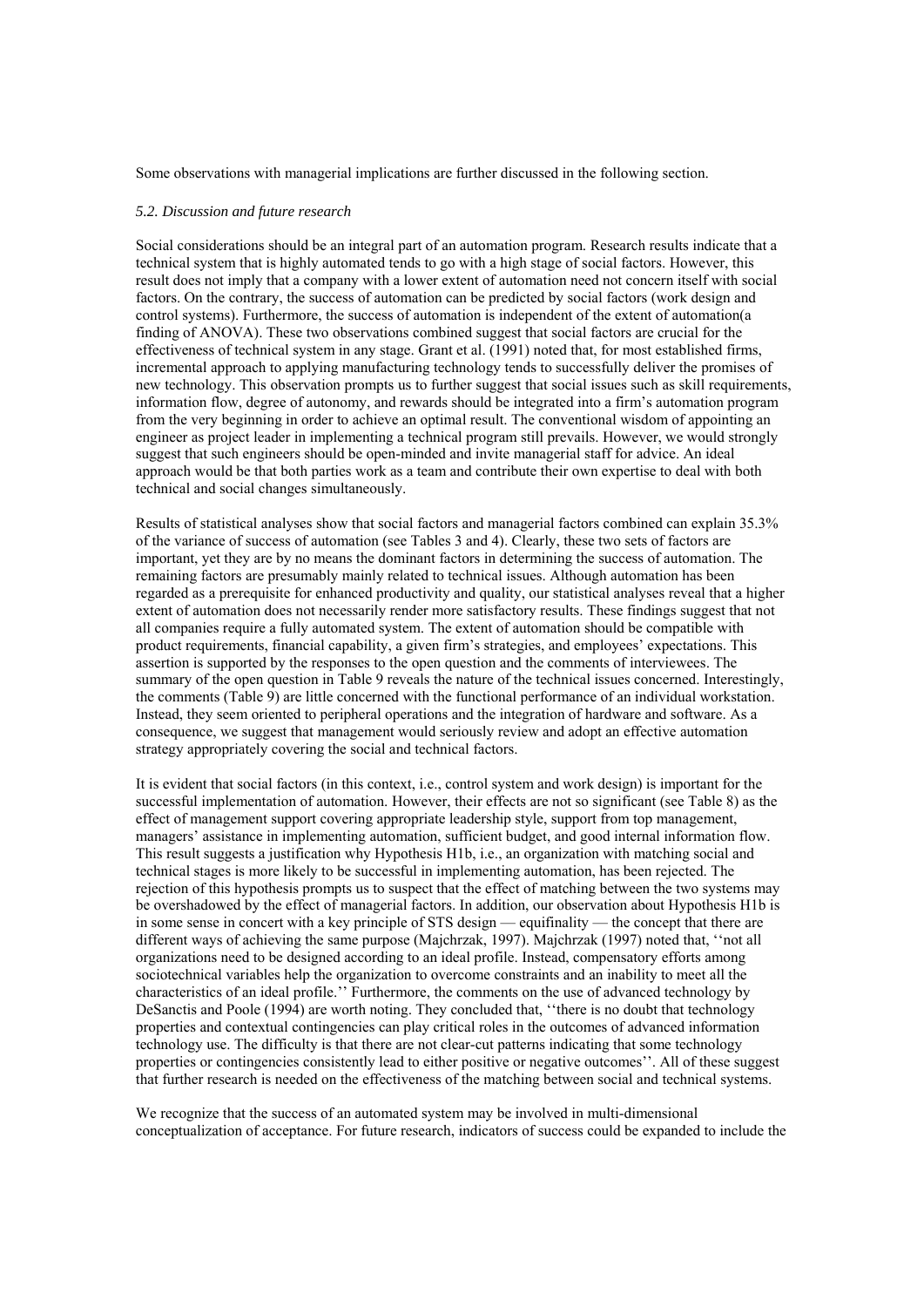performance against the expected technical standards and users' satisfaction in various dimensions (Hiltz and Johnson, 1990). Finally, although this study has limited itself to firms in Taiwan; we believe that the results of this research have cast some light on the effective implementation of automation. Future studies may repeat the method employed to compare and contrast the effects in different cultural settings.

#### *5.3. Concluding remarks*

STS theorists and practitioners advocate the idea that social factors exert a significant influence on the success of automation programs. Our statistical analyses also provide empirical assertions that the implementation of automation should not be solely a technical task. Supplementary data from the interviews of six companies further support this observation. The results of the interviews suggest that, although users may be psychologically ready to accept technical changes, system designers should familiarize themselves with the entire business process in order to implement a successful automation program. In an era of hyper-competition, automation is a process en route to high productivity for manufacturing and the service industry alike. We believe that concurrent change in both technical and social systems is crucial to the effective exploitation of the performance potential of new technologies.

# **Acknowledgements**

The authors would like to thank the three anonymous reviewers for their constructive comments. The data used in this paper is from the research program NSC 85-2416-H-008-004 supported by the National Science Council of Taiwan.

# **References**

Bamane, B.D., 1994. Impact of technological change. Technovation 14 (1), 3–5. Cohen, M.A., Apte, U.M., 1997. Manufacturing

Automation. Irwin, Chicago.

CommonWealth Magazine, 1995 Taipei, Taiwan, June. DeSanctis, G., Poole, M.S., 1994. Capturing the complexity in advanced

technology use: adaptive structuration theory. Organization Science 5 (2), 121–147.

Fox, W.M., 1990. An interview with Eric Trist, father of the sociotechnical systems approach. The Journal of Applied Behavioral

Science 26 (2), 259–279.

Gerwin, D., Kolodny, H., 1992. Management of Advanced Manufacturing Technology. Wiley, New York. Grant, R.M., Krishnan, R.,

Shani, A.B., Bear, R., 1991. Appropriate manufacturing technology: a strategic approach. Sloan Management Review, 43–53, Fall.

Gupta, A., Chen, I.J., Rom, W., 1993. Understanding the human aspects of flexible manufacturing systems through management

development. Journal of Management Development 12 (1), 33–42.

Hair, J.F. Jr., Anderson, R.E., Tatham, R.L., Black, W.C., 1998. Multivariate Data Analysis. 5th edn. Prentice-Hall, NJ. Hiltz, S.R., Johnson, K., 1990. User satisfaction with computer-mediated communicated systems. Management Science 36 (6),

739–764.

Hu, K.I., 1989. The strategy and management of automation in Taiwan. Unpublished thesis of National Taiwan **University** 

Kiggundu, M.N., 1986. Limitations to the application of sociotechnical systems in developing countries. The Journal of Applied

Behavioral Science 22 (3), 341–353.

Klein, K.J., Sorra, J.S., 1996. The challenge of innovation implementation. Academy of Management Reviews 21 (4), 1055–1080.

Larsen, H.H., O'Driscoll, M.P., Humphries, M., 1991. Technological innovation and the development of managerial competencies.

Technovation 11 (7), 419–427.

Lawrence, J., 1984. Levels of Automation. Systems International, March.

Majchrzak, A., 1988. The Human Side of Factory Automation. Jossey-Bass, San Francisco.

Majchrzak, A., 1997. What to do when you can't have it all: toward a theory of sociotechnical dependencies. Human